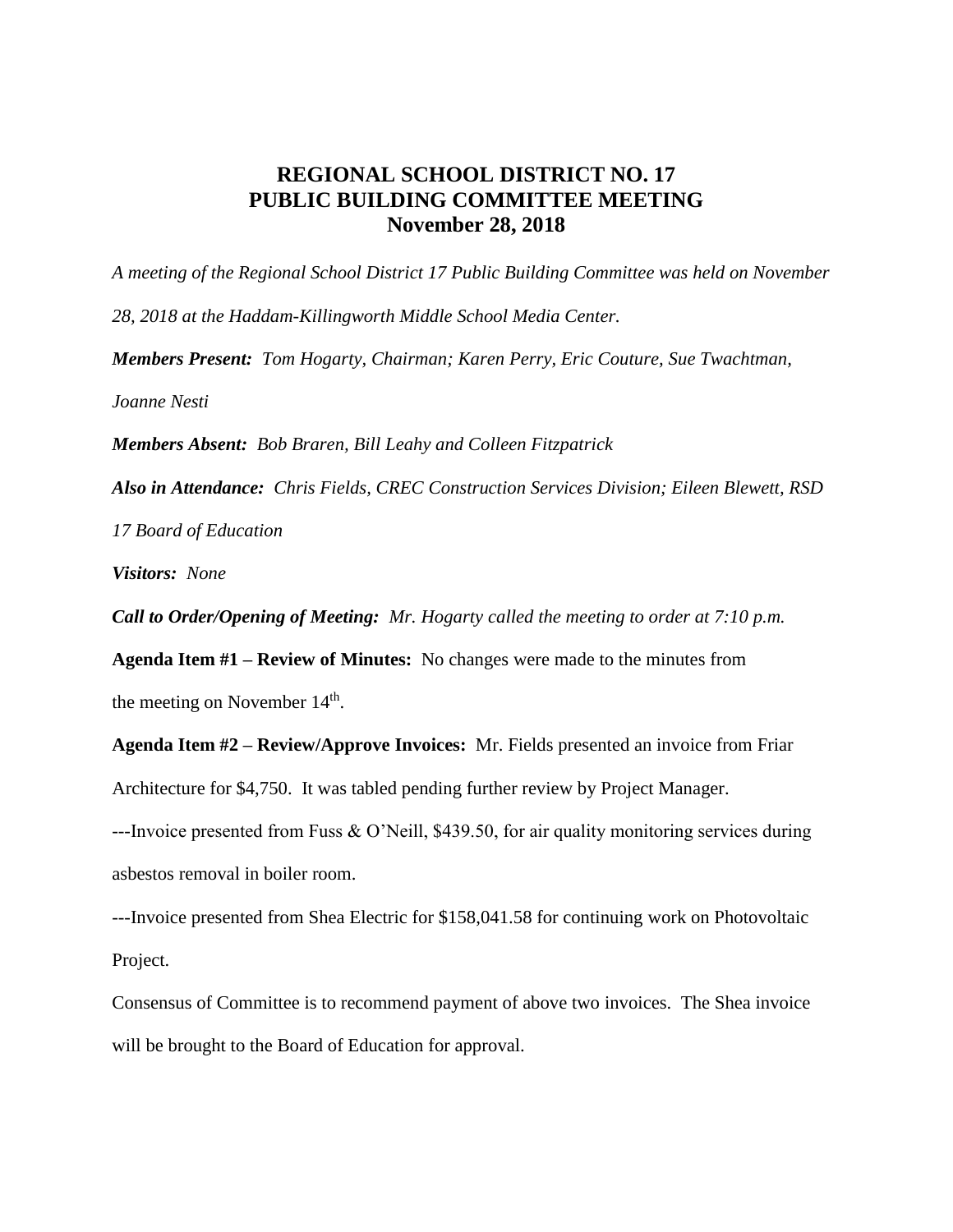**Agenda Item #3 – Photovoltaic Project:** Mr. Fields presented the following invoice:

----\$380,901.97, MJ Daly, labor and materials related to boiler project.

Mrs. Perry made a motion to table action on this invoice, seconded by Mrs. Twachtman.

Vote as follows:

Yes (2) Perry, Twachtman

No (3) Hogarty, Couture, Nesti

Motion Failed.

Ms. Nesti made a motion, seconded by Mr. Couture to recommend payment of the invoice and submit it to the Board of Education for approval.

Vote as follows:

Yes (3) Hogarty, Couture, Nesti

No (2) Perry, Twachtman

Motion Passed.

**Agenda Item #4 – Boiler Project:** Mr. Fields reported that Boiler #4 went out of service because of an oil leak that caused a backup of soot and shut down the unit. Repairs have been made. Clearance concerns continue with the three Boilers not in service. A solution is still to be determined by DTC and MJ Daly.

**Agenda Item #5 – Lighting Project:** Work continues on 83 exterior lights along walkways. Demo model will be brought to site, installed and reviewed. Interior lighting manufacturer will visit site to review performance of some interior lights in gym. For the Solar Project, the racking scheduled to be delivered by November 30<sup>th</sup>. Panels still on track for delivery in March of 2019.